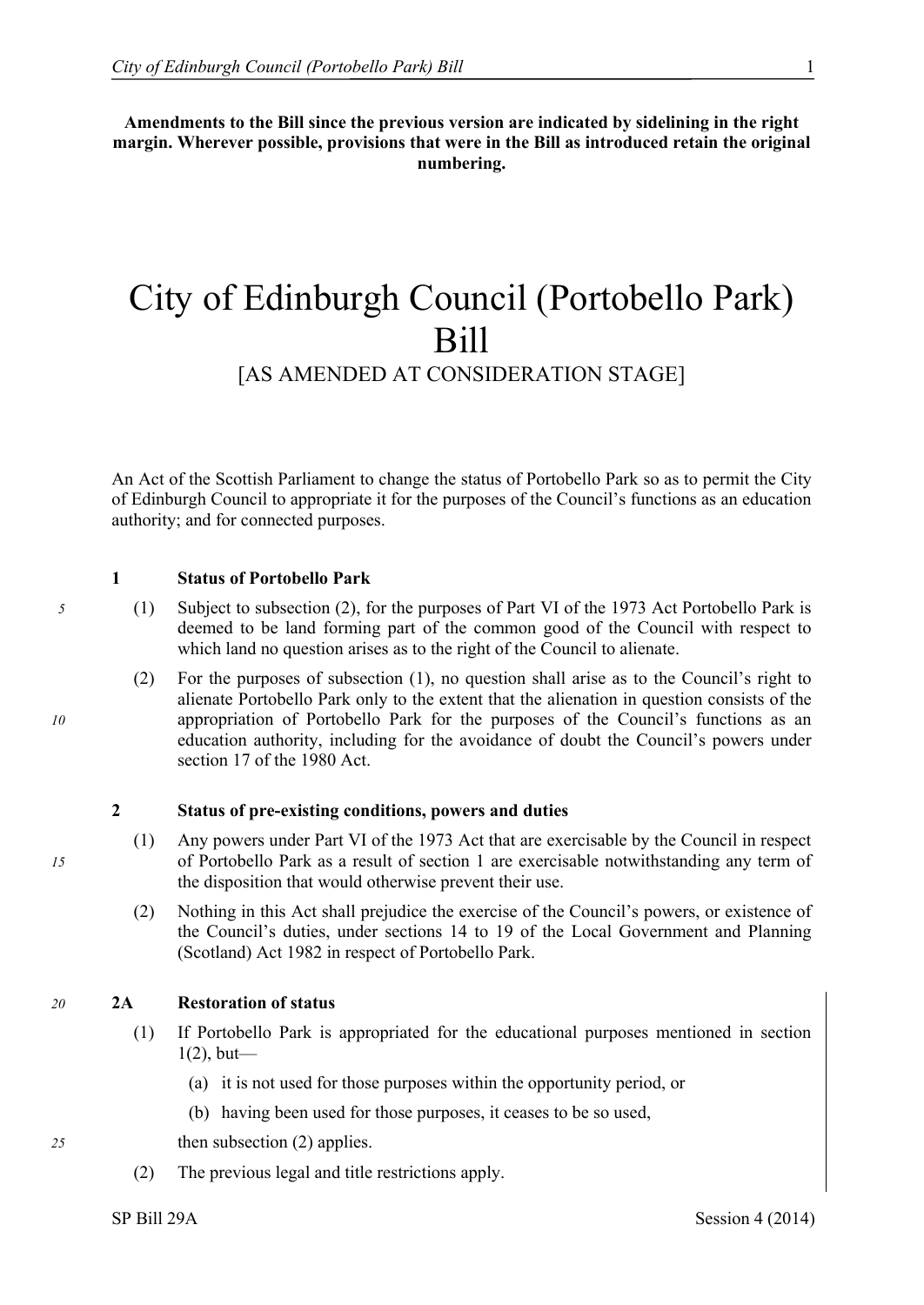(3) In this section––

"the opportunity period" means the period of 10 years beginning with the date of the appropriation,

"the previous legal and title restrictions" means so much of the law and such of *5* the terms of the disposition as would have applied to Portobello Park at the time set out in subsection (4) and on the assumption set out in subsection (5).

- (4) That time is immediately before––
	- (a) the expiry of the opportunity period or, as the case may be,
	- (b) the cessation of use.
- *10* (5) That assumption is that the appropriation never occurred.

#### **3 Interpretation**

 $(1)$  In this Act—

"the 1973 Act" means the Local Government (Scotland) Act 1973,

"the 1980 Act" means the Education (Scotland) Act 1980,

<sup>15</sup> <sup>the Council</sub><sup>"</sup> means the City of Edinburgh Council,</sup>

"the disposition" means the Feu Disposition granted by Sir James Miller in favour of the Lord Provost, Magistrates and Council of the City of Edinburgh dated 12 November 1898 and recorded in the Division of the General Register of Sasines for the County of Edinburgh (now Midlothian) on 16 November 1898,

<sup>20</sup> <sup>
<sup>20</sup> 
<sup>20</sup>

<sup>20</sup>

<sup>20</sup>

<sup>20</sup>

<sup>20</sup>

<sup>20</sup>

<sup>20</sup>

<sup>20</sup>

<sup>20</sup>

<sup>20</sup>

<sup>20</sup>

<sup>20</sup>

<sup>20</sup>

<sup>20</sup>

<sup>20</sup>

<sup>20</sup>

<sup>20</sup>

<sup>20</sup>

<sup>20</sup>

<sup>20</sup>

<sup>20</sup>

<sup>20</sup>

<sup>20</sup>

<sup>20</sup>

<sup>20</sup>

<sup>20</sup>

<sup>20</sup>

<sup>20</sup>

<sup>20</sup>

<sup>20</sup>

<sup>20</sup>

<sup>20</sup>

<sup>20</sup>

<sup>20</sup>

<sup>20</sup>
</sup>

―Portobello Park‖ means the area of land in Edinburgh extending to approximately 6.4 hectares, being part of the land conveyed by the disposition and being bounded on the south by Milton Road, on the west by Park Avenue, on the east by Hope Lane, and on the north by an imaginary line approximately 530 *25* metres in length, commencing at a point at NT 30384 72978 and extending to a point at NT 30849 73057, via points at—

- (a) NT 30401 72972,
- (b) NT 30412 72984,
- (c) NT 30405 73010,
- *30* (d) NT 30421 73008,
	- (e) NT 30456 73013,
	- (f) NT 30458 73010,
	- (g) NT 30459 73004,
	- (h) NT 30461 73000,
- *35* (i) NT 30468 73003,
	- (j) NT 30469 73013,
	- (k) NT 30501 73021,
	- (l) NT 30509 73019,
	- (m) NT 30513 73022,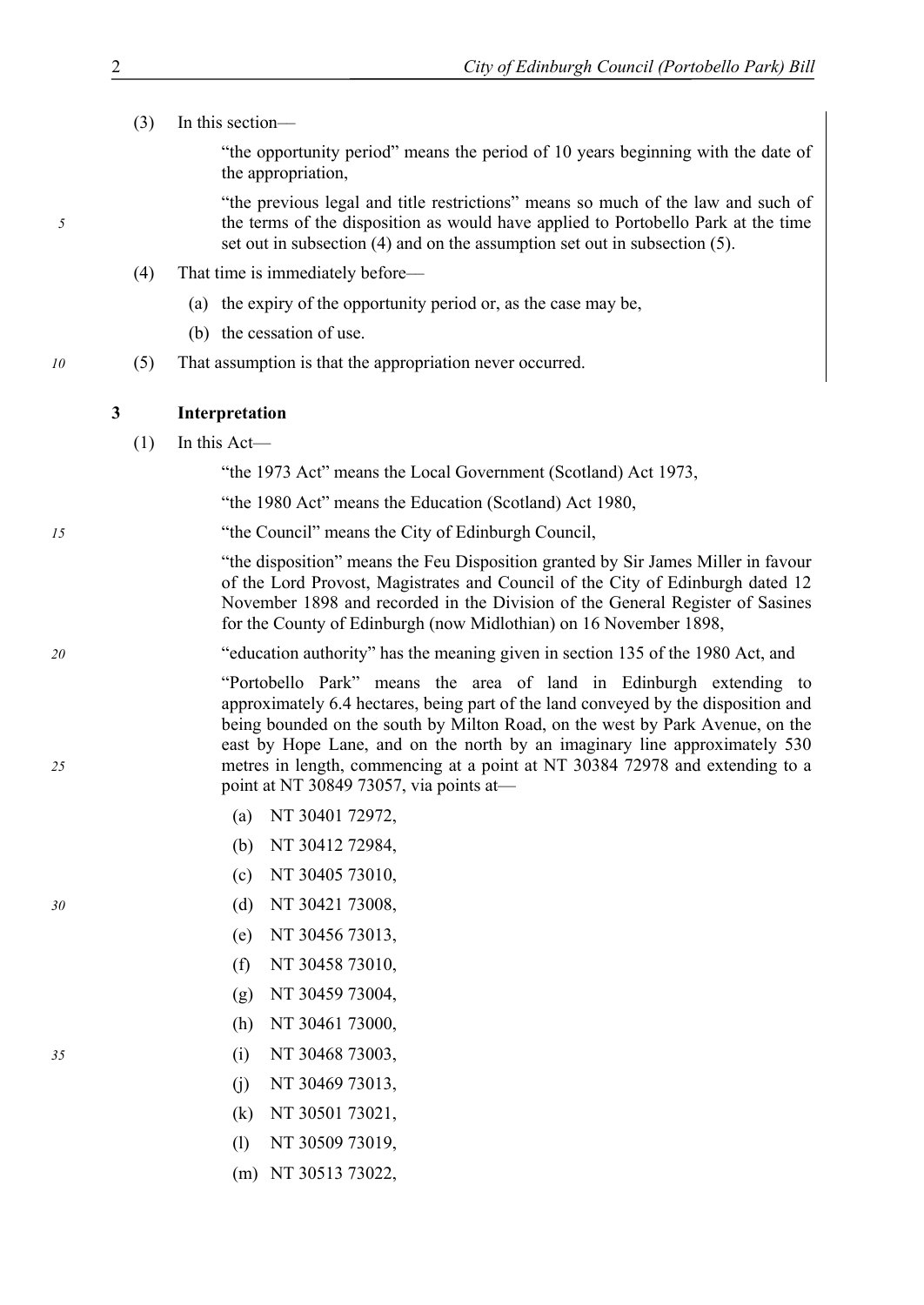- (n) NT 30597 73035,
- (o) NT 30648 73041,
- (p) NT 30665 73045,
- (q) NT 30729 73052,
- *5* (r) NT 30737 73051,
	- (s) NT 30761 73055,
	- (t) NT 30778 73060,
	- (u) NT 30795 73062,
	- (v) NT 30809 73062,
- *10* (w) NT 30824 73059,
	- (x) NT 30834 73060.
	- (2) The references to points in subsection (1) are references to Ordnance Survey National Grid Map reference points.

### **4 Commencement**

*15* This Act comes into force on the day after Royal Assent.

#### **5 Short title**

The short title of this Act is the City of Edinburgh Council (Portobello Park) Act 2014.